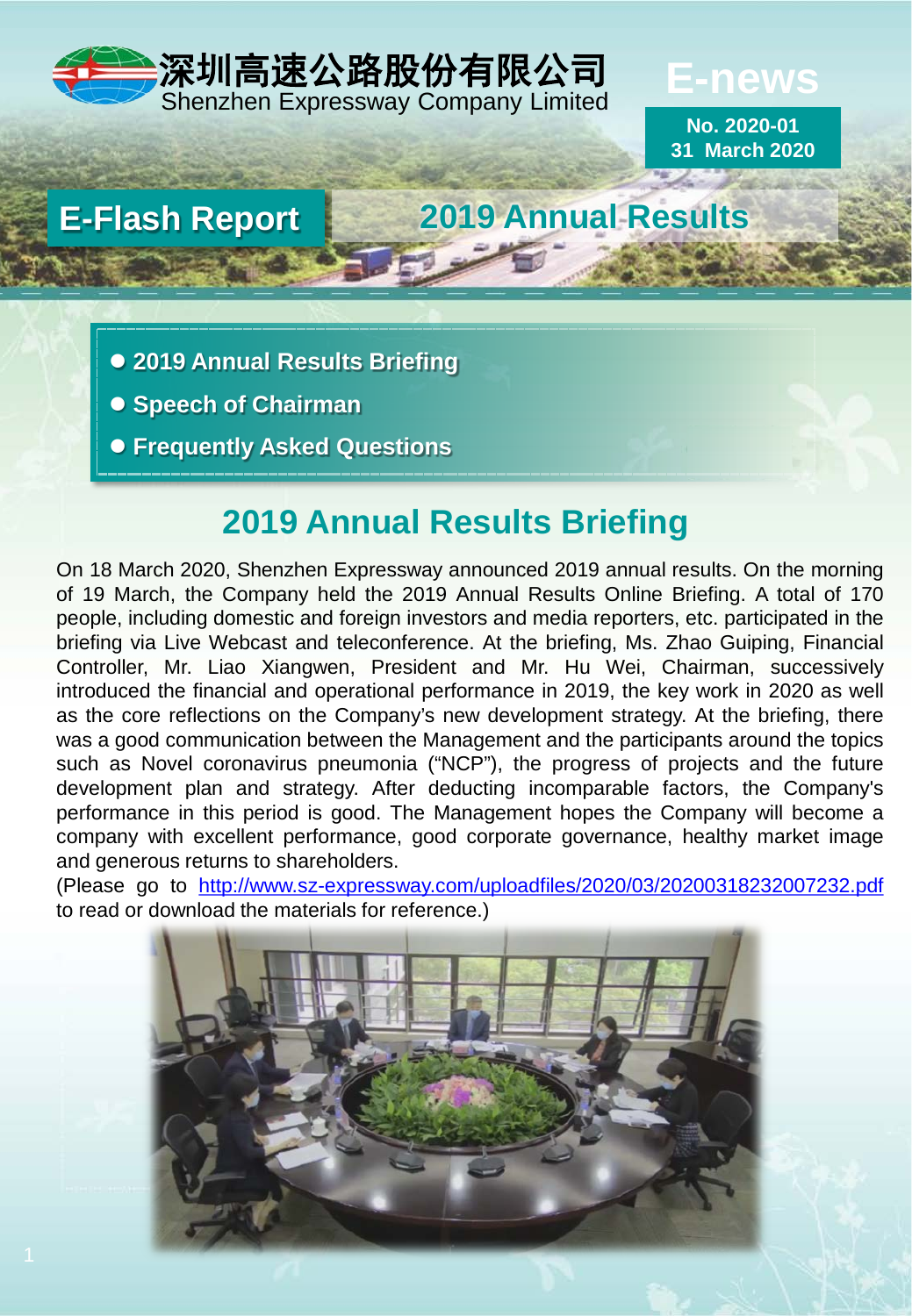

# **Speech of Chairman**

Dear Investors:

Over the last few months, the global pandemic has been preying on everyone's mind. This pandemic has affected not only everyone's lives, but also the business of companies across all industries, with Shenzhen Expressway being no exception. In the face of these impacts, the Management of Shenzhen Expressway took an active approach and stood by its social responsibilities and missions as a listed company, while anticipating and planning in advance, implementing full work resumption, and deeply analyzing its operational circumstances. Also, the Company communicated with relevant authorities on their supplementary protection policies for epidemic control and prevention, and adjusted its operational strategies, including increasing work efficiency and cutting operational costs, in an effort to reduce the impact of the pandemic. I strongly agree with this viewpoint of securities analysts: during the epidemic, while the toll free policy may affect the short-term profits of listed companies, they do not change their long-term value. The Management is full of confidence about the Company's future development, which does not derive from nothing, but the implementation results of its previous five-year strategy and the blueprint of its next.

During the strategic period of 2015-2019, Shenzhen Expressway, with its innovative design of the public-private partnership model, acquired the rights to construct and operate Outer Ring Expressway; and actively sought market investment opportunities by increasing the equity interest in Shuiguan Expressway and Wuhuang Expressway, acquiring Yichang Project and Coastal Expressway, and increasing its total toll mileage by approximately 220 kilometers. With the government repurchasing the Three Projects, the Company still rose by RMB8.6 billion in its toll highway net assets and 130 kilometers in its total mileage on equity basis, comprehensively exceeding its strategic goals. In 2017, the Company entered the environmental protection industry at a high point by investing in Water Planning Company and Derun Environment; the Group's general environmental protection scale further increased as it successively acquired Nanjing Wind Power, Baotou Nanfeng and Guangming Environmental Park in 2019, and acquired Lande Environmental earlier this year, which enabled it to successively enter the clean energy and organic waste treatment industries, and realize its environmental holding project plan. As the dual-core business operation model had taken shape, the Company's sustainable development capabilities significantly improved.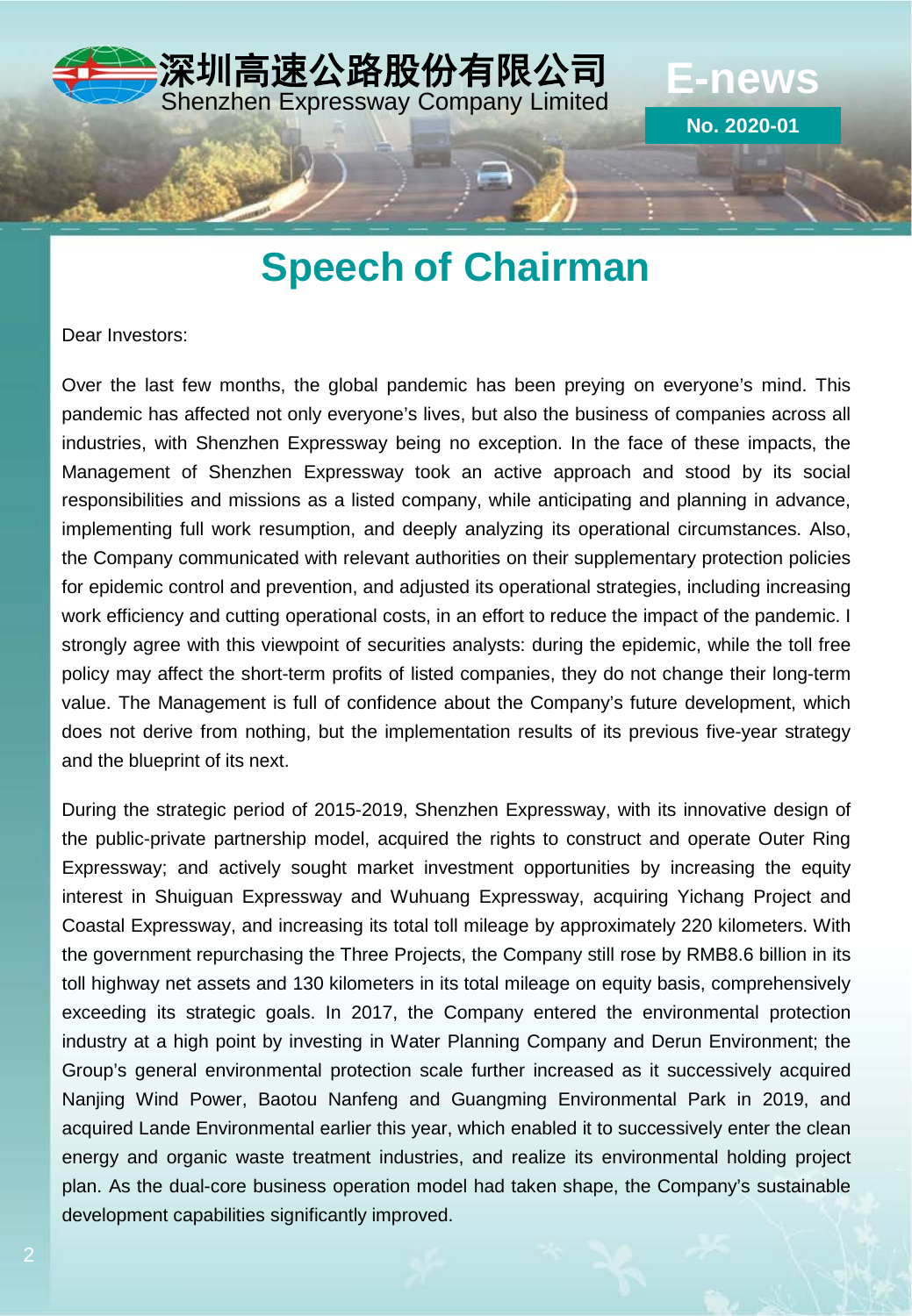

During the last strategic period, the Company's total asset scale increased by RMB13.3 billion or 42% from RMB31.6 billion in end-2015 to RMB44.9 billion; compared with the early time of the period, the Company's revenue increased by RMB2.74 billion or 80% and total profit increased by RMB860 million or 51% towards the end of the period. The Company exceeded its strategic objectives in total assets and profit and boasted market-leading profitability. It had maintained the record of cash dividend payment to its shareholders every year since its establishment and had accumulated cash dividend payment of RMB8.8 billion and a cumulative dividend payout ratio of about 44%. In 2019, the Group allegedly distributed payment of cash dividends per share of RMB0.52, which accounted for 45.37% of its earnings per share. Apart from that, the Company's value on the A-share market grew RMB15 billion, or in the region of 1.5 times, reaching a new high for the last 12 years. In view of its historic high value in the Hshare market since its listing resumption, and outperformance in both the stock market and its industry on the A-share and H-share markets, the Company won honors such as the Top 50 New Fortune Best Listed Companies and became a leader in the toll road sector widely recognized in the capital market.

This year, the grim internal and external circumstances have brought about challenges for the Company in accomplishing its missions; however, I prefer to treat them as forces driving us to progress, as challenges and opportunities always coexist. "Building Shenzhen into a socialist demonstration area" and the "Guangdong-Hong Kong-Macao Greater Bay Area" are our major historic opportunities, and the Company's "dual-core business" is our greatest advantage in the face of challenges. Ipso facto, during the strategic period of 2020-2024, we will continue with the results of the transformation and development in the previous strategic period and its overall approach, insist on market-orientation and being driven by innovation, grasp opportunities of the era from the Guangdong-Hong Kong-Macao Greater Bay Area and the government initiative to build Shenzhen into the pilot demonstration area of socialism with Chinese characteristics, continue focusing on transport and urban infrastructure and general environmental business, continue striving to become a larger and stronger company, and make its strategies deeper, more effective and continuous through its "dual-core business", in a bid to push the Company to achieve greater results in its new strategic journey.

Last but not least, I would like to say that the long-term investment value of Shenzhen Expressway will become more prominent with the implementation of the new round of strategies and the deepened development of the "dual-core business". The year of 2020 is a new start, when we will clearly identify trends, directly face challenges, and create new chapters for the Company with greater courage, sense of responsibility and achievements. I hope that other than fully understanding our upcoming challenges, all of you will see our coming opportunities more clearly and support and accompany Shenzhen Expressway as always.

Chairman: HU Wei

19 March 2020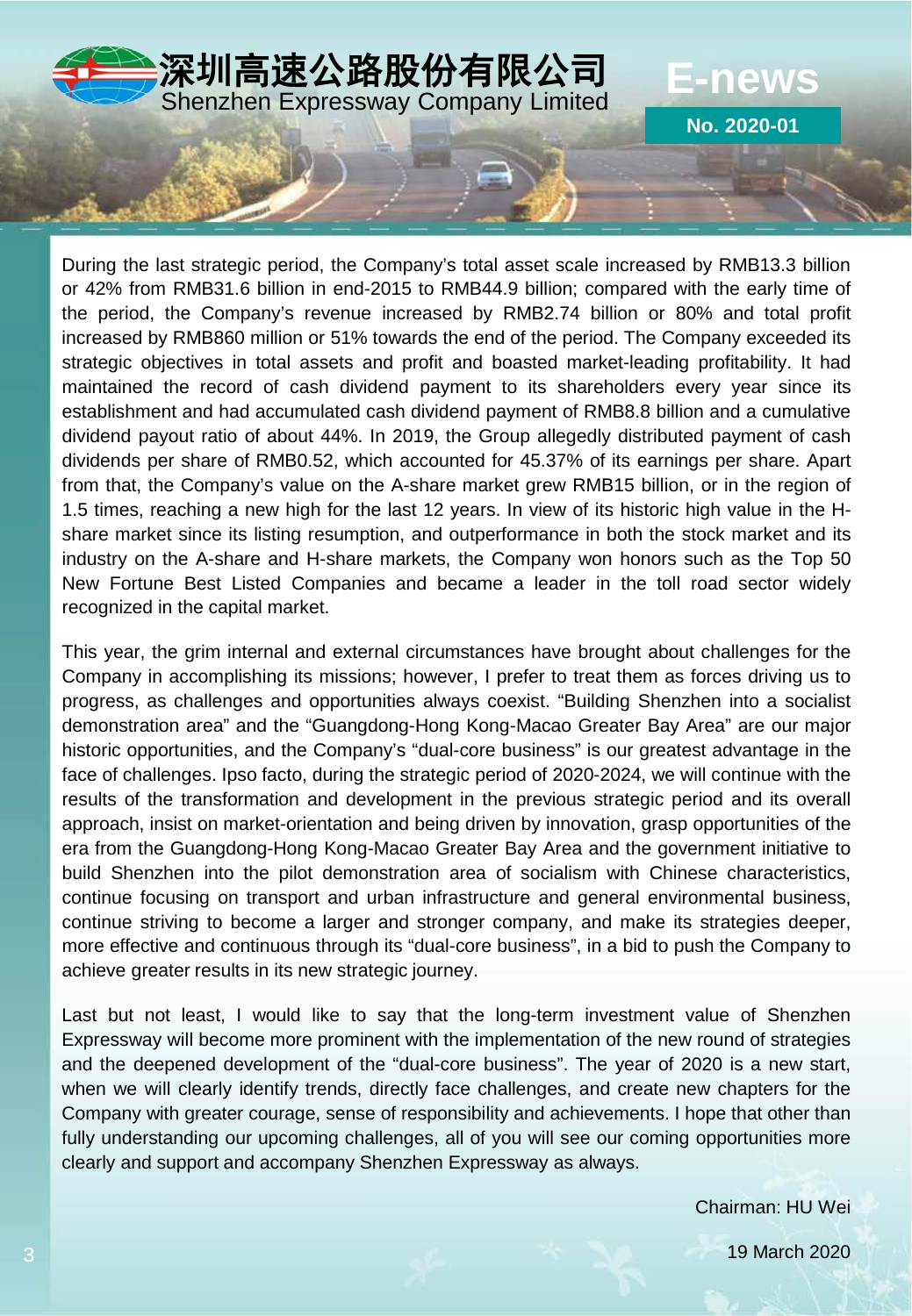

## **Frequently Asked Questions**

- 1. What impact has the epidemic had on toll highway business? What measures has the Company taken to minimize losses?
- A: On 15 February 2020, following the end of an additional nine-day toll-free period for the Spring Festival, the Ministry of Transport announced that with the approval of the State Council, all toll highways in China would be toll-free for all types of vehicles from 00:00 on 17 February 2020 until the epidemic ends. The toll-free policy has notably affected the business and financial indicators such as tolls, revenue and profits of the Company. The extent of the impact on this year's operating results will depend on the length of the tollfree period and the compensation measures to be taken by the government.

The toll-free policy has created favorable conditions for the prevention and control of the epidemic, reduced logistical costs, and facilitated work resumption by enterprises. The government has made it clear that in addition to the toll-free policy, relevant supporting toll-exemption measures will be introduced separately.

Affected by the NCP epidemic, the traffic volume dropped significantly in the first quarter. Moreover, amid epidemic prevention and control, supply chain disruptions, insufficient supply of raw materials and late work resumption have led to delays in the Company's highway and environmental projects under construction. In respect of cash flow, the Company has sufficient cash reserves, bank credits and bond issuance quota reserves, so there is no cash flow pressure. Shenzhen Expressway maintains a good credit rating, and the Company's existing cash reserves are sufficient to support its current operations. Besides, the government and banks are to introduce measures such as epidemic prevention and control bonds, so the Company has little pressure on financial costs.

In response to the epidemic, the Company has taken the following measures:

1. As early as 20 January 2020, the Company launched epidemic prevention and control measures in an all-round way. It set up a special team to make specific arrangements for epidemic prevention and control in all entities. Due to the effective measures, none of the Company's 5,399 employees is infected with the coronavirus.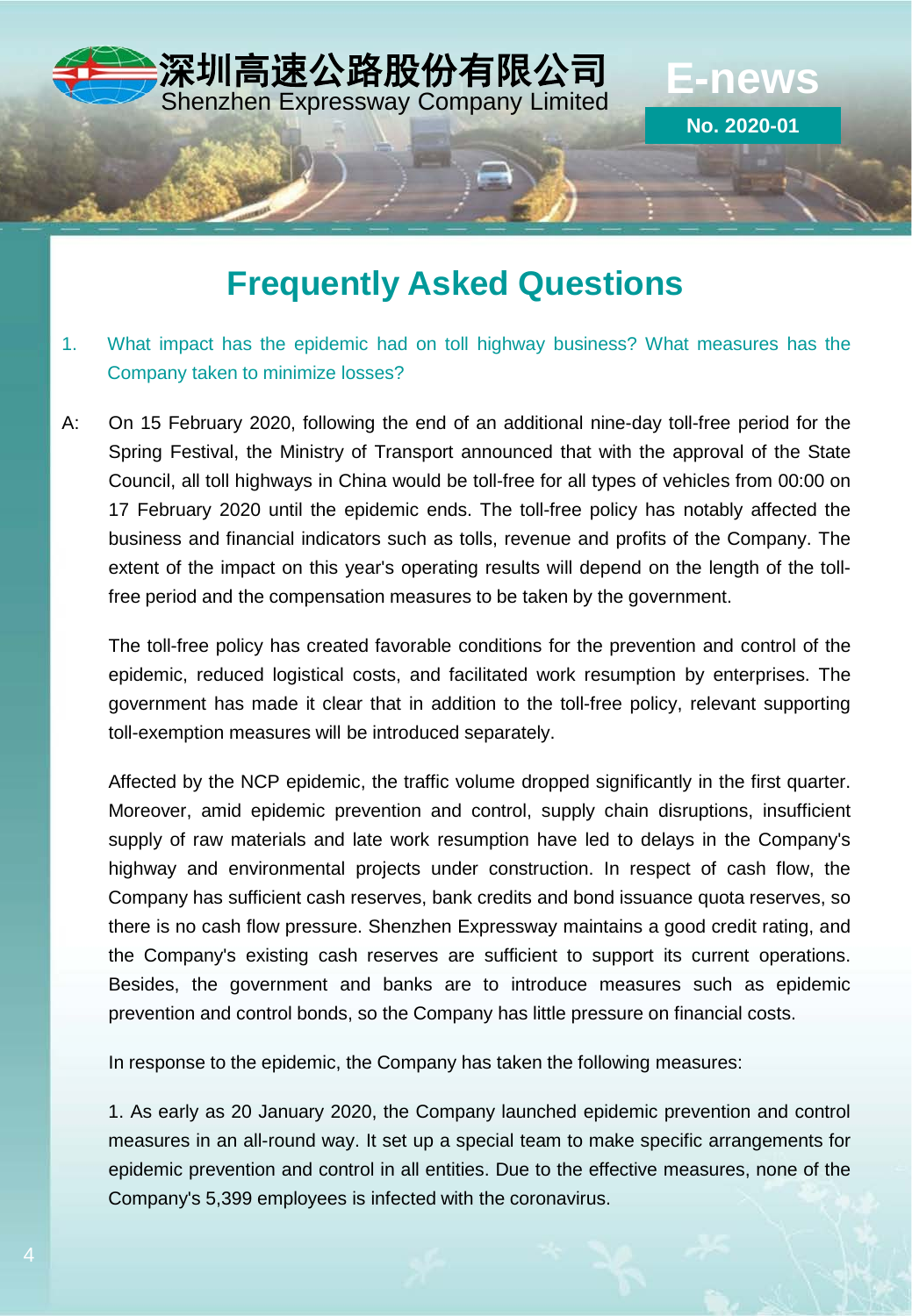

2. The Company has actively cooperated with the government in implementing arrangements, setting up nearly 60 checkpoints on expressways managed by the Company to ensure the traffic situation amid epidemic prevention and control.

3. All entities of the Group fully resumed work from mid-February to early March. The Company was the first listed company among Shenzhen-based state-owned enterprises to fully resume production. As of 15 March 2020, the construction of all important node projects has fully resumed, and 93% of construction project workers have returned to work. 50% to 80% of the employees of other operating entities and environmental protection entities except for Hubei Magerk Company have also returned to work.

4. To address the operating problems that may be caused by the epidemic, the Management has designed targeted measures. In 2020, on the one hand, the Company will increase investments in mergers and acquisitions of the general environmental business segment as well as high-quality toll highways to offset the loss reduction. On the other hand, the Company will further increase production efficiency, take a string of measures to push down costs, and work to ensure that the projects are carried out according to the established timeline and minimize the negative impact of the epidemic.

According to the industry analysis and the Company's analysis, we have some opinions to share with you:

First, the Company's valuation will be under some pressure in the short term. The toll-free policy has adversely affected the revenue and profits amid epidemic prevention and control. But considering that the government is to release compensation measures, the long-term valuation of the industry will likely see no change.

Second, most of the expressways managed by the Company are located in the economically-developed Guangdong-Hong Kong-Macao Greater Bay Area, which enjoys great location advantages. Besides, Shenzhen Expressway has good corporate governance and strong reinvestment capacity. Therefore, the Company can quickly recover from the adverse effects of the NCP epidemic.

Third, in the past few years, Shenzhen Expressway has been successful in implementing its dual-core business development strategy. In the NCP outbreak, the advantages of the dual-core business are revealed. The dual-core business development strategy has decentralized the risks caused by the epidemic to a certain extent. In the future, the Company will continue to expand its businesses in the areas of environmental protection, finance and new energy to further offset the adverse effects of the epidemic.

Generally speaking, in the face of such an unfavorable environment, we will stay calm and make active responses to minimize the impacts on the Company. We believe that the Company will tide over this difficult time.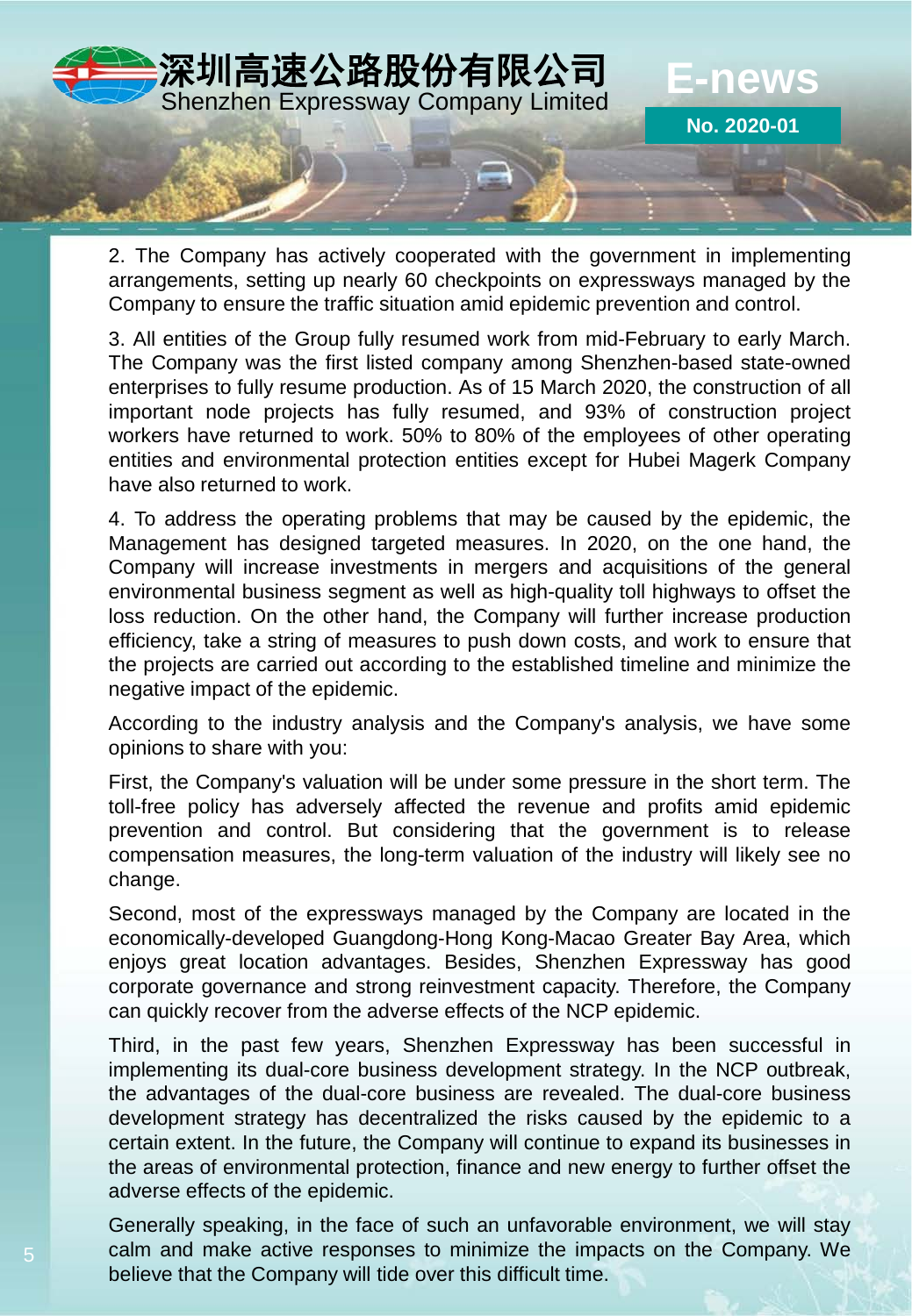

Shenzhen Expressway Company Limited **E-news**

**No. 2020-01**

深圳高速公路股份有限公司

A: The market price of the Company's H-shares has continuously declined in recent days and now to a level below the net assets per share. Our pricing mechanism requires that the issue price cannot be lower than net assets per share.

Recently, the Company's stock price has been under pressure, which is closely related to the impact of the external financial markets and the overall toll industry policy. In the long run, the Company will see no significant change in its valuation, and its follow-up business development and external financial markets will remain relatively stable. We believe that the Company's stock price will return to a reasonable level.

The timeline of the H-shares private placement is that the plan will be submitted to the China Securities Regulatory Commission for approval after being approved by the Shareholders' Meeting to be held on 31 March. There is a period of validity of approval. During the validity period of approval, the Company will choose an appropriate window period and complete the private placement in time in line with its H-share price operation.

3. Will the dividend payout ratio change for the strategic period from 2020 to 2024?

A: Shenzhen Expressway has maintained a stable dividend policy since its listing. The dividend payout ratio of Shenzhen Expressway has never been less than 40%. In the past three years, we strictly adopted the dividend ratio of 45% as promised.

In the future, Shenzhen Expressway will continue to adopt a stable dividend policy. In 2020, the special circumstances cause some operating difficulties and will affect the final results. But the Company will bear its responsibility to shareholders in mind and make a final decision based on comprehensive consideration of the impacts on all matters including revenue, cash flow, the Company's medium- and long-term development strategy, and shareholders' short-, medium-, and long-term return needs, and finally consider and make decisions.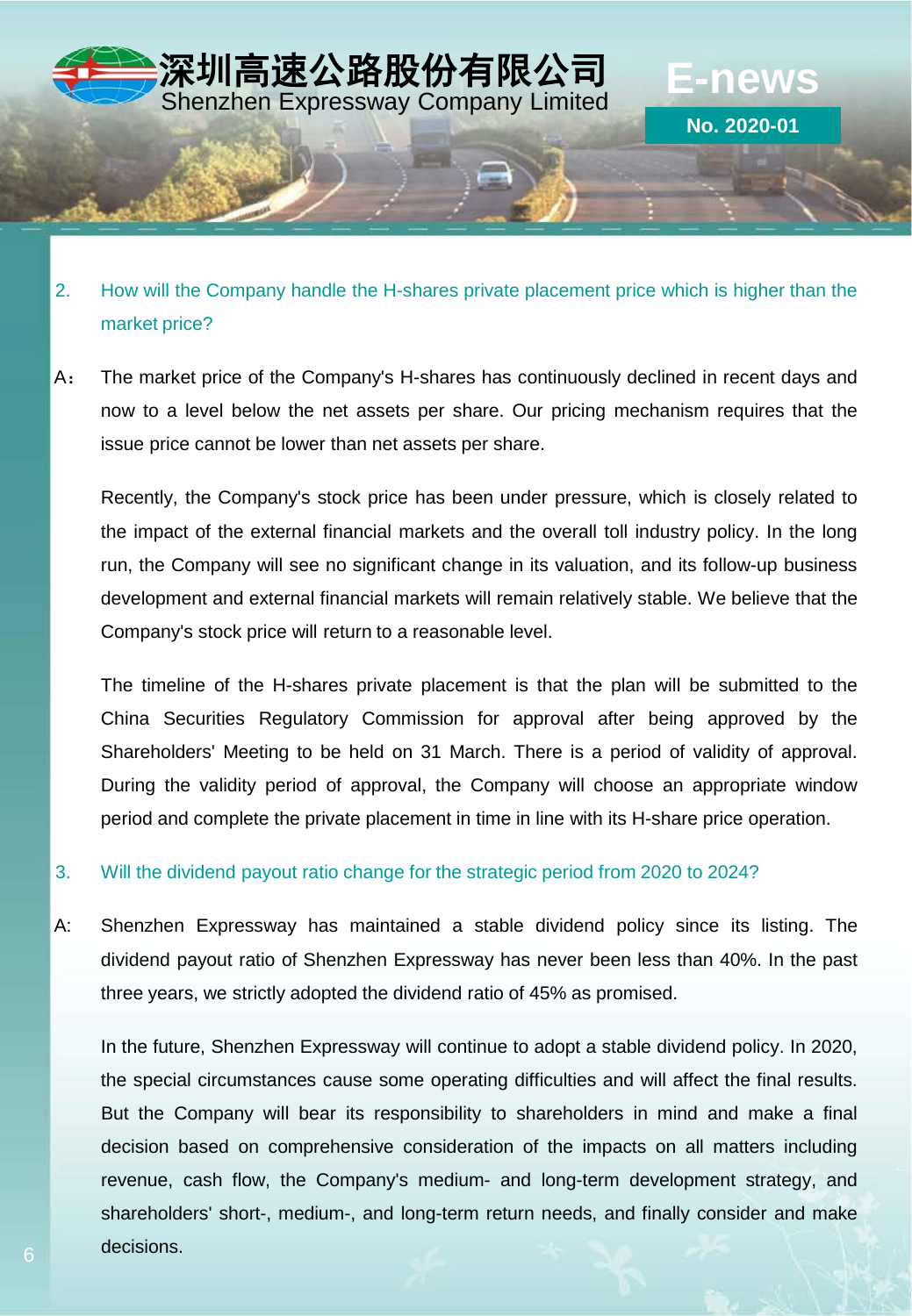4. Please introduce the information of the financial leasing company recently acquired by the Company, including its current business operations, considerations for the acquisition, and the post-acquisition plan? What synergy with the existing businesses of Shenzhen Expressway will be forged after the acquisition?

深圳高速公路股份有限公司

木**圳向还公屿収顶乍陀公PJ E-NeWS**<br>Shenzhen Expressway Company Limited

**No. 2020-01**

A: First, financial leasing is an important tool for industry-finance integration. After entering the financial leasing sector, Shenzhen Expressway can ensure low-cost financing leasing services to support its two core businesses and the upstream and downstream of its industrial chain, resulting in good business synergy. Besides, we are optimistic about the development of the leasing sector, which can generate good returns for the Company. These are the background and purpose of our acquisition of the financial leasing company.

The Company acquired 48% of the equity in the financial leasing company with RMB152 million, becoming its controlling shareholder. Currently, the main businesses of the financial leasing company are mainly the logistics business of the original controlling shareholder and the leasing related to the upstream and downstream of its supply chain, and the its customers are some core enterprises in the upstream and downstream of its logistics supply chain. At present, the size of its leasing assets is about RMB270 million. After the completion of the acquisition, its business focus will shift to the fixed-assets leasing services and investment-chain leasing services that are related to the main businesses of Shenzhen Expressway, including transportation infrastructure construction, new energy, and environmental protection.

- 5. The Company's toll highways are depreciated and amortized according to units-of-usage method. Will the Company reduce the relevant depreciation and amortization costs during the effective period of the toll-free policy?
- A: Accounting standards require that assets should be depreciated accordingly during the period when they are put into use. The Company carries out depreciation according to unitsof-usage method. There is traffic flow during the toll-free period. The government has made it clear that corresponding compensation measures will be introduced in respect of the losses incurred during the toll-free period. The Company will conduct analysis and make relevant arrangements according to such compensation measures.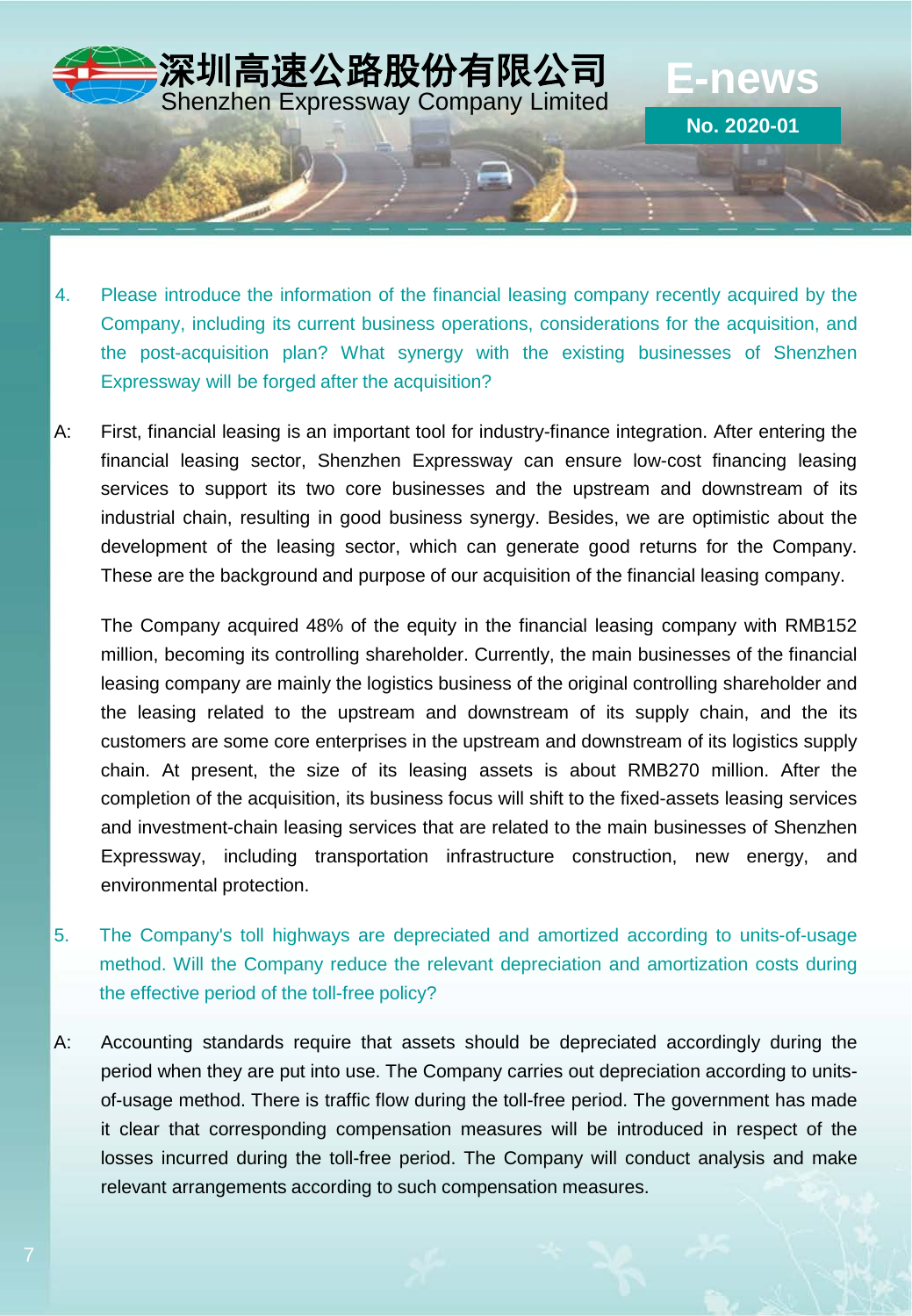

木**圳向还公屿収订পPK公PJ E-NeWS**<br>Shenzhen Expressway Company Limited

**No. 2020-01**

深圳高速公路股份有限公司

A: The Company's revenue in 2019 is over RMB6.1 billion, including toll revenue of approximately RMB4.5 billion, accounting for about 75%. This toll revenue this year will be significantly affected by the length of the toll-free period. In 2019, the net profit generated by toll highway business accounted for about 52%, and the remaining about half of the net profit came from other than toll highway businesses, including Guilong Project, Nanjing Wind Power, Baotou Nanfeng, other environmental protection projects, Bank of Guizhou, and relevant effects of capital injection on Coastal Company.

In 2020, due to the NCP epidemic, compared with the effect of the toll-free policy in toll highway segment, the impact on wind power segment is smaller. Currently, the production, operation and orders of Nanjing Wind Power are normall; Baotou Nanfeng's power generation is not affected and the national electricity price and electricity sales policy remain unchanged. The revenue of wind power segment in 2019 is about RMB600 million. On this basis, the Company will step up efforts in production, operation and mergers and acquisitions. The net profit of Derun Environment increased by 20% in 2019, and its sewage treatment and running water supply businesses in the greater Chongqing area and the waste-to-energy plant of Sanfeng Environment are not affected by any policy as toll highway segment does. Due to the reduction in kitchen waste during the NCP outbreak, related environmental projects have also been affected. We are assessing the impact, which is expected to be smaller than that on toll highway segment.

According to the current pace of work resumption, it is expected that Meilin Checkpoint housing development project will still have a new phase of sales profit carryover. The Company is working to ensure the sales and carryover of Guilong housing development project and seeking appropriate time to transfer land. Besides, the Company will actively seek to transfer the existing small equity projects this year at a reasonable time and price. If transfers are successful, the Company's cash flow and current profits will be compensated to a certain extent.

Generally speaking, Shenzhen Expressway will try every possible way to reduce the impact of toll free policy and will do everything possible to tap potential and decentralize risks to gain good benefits.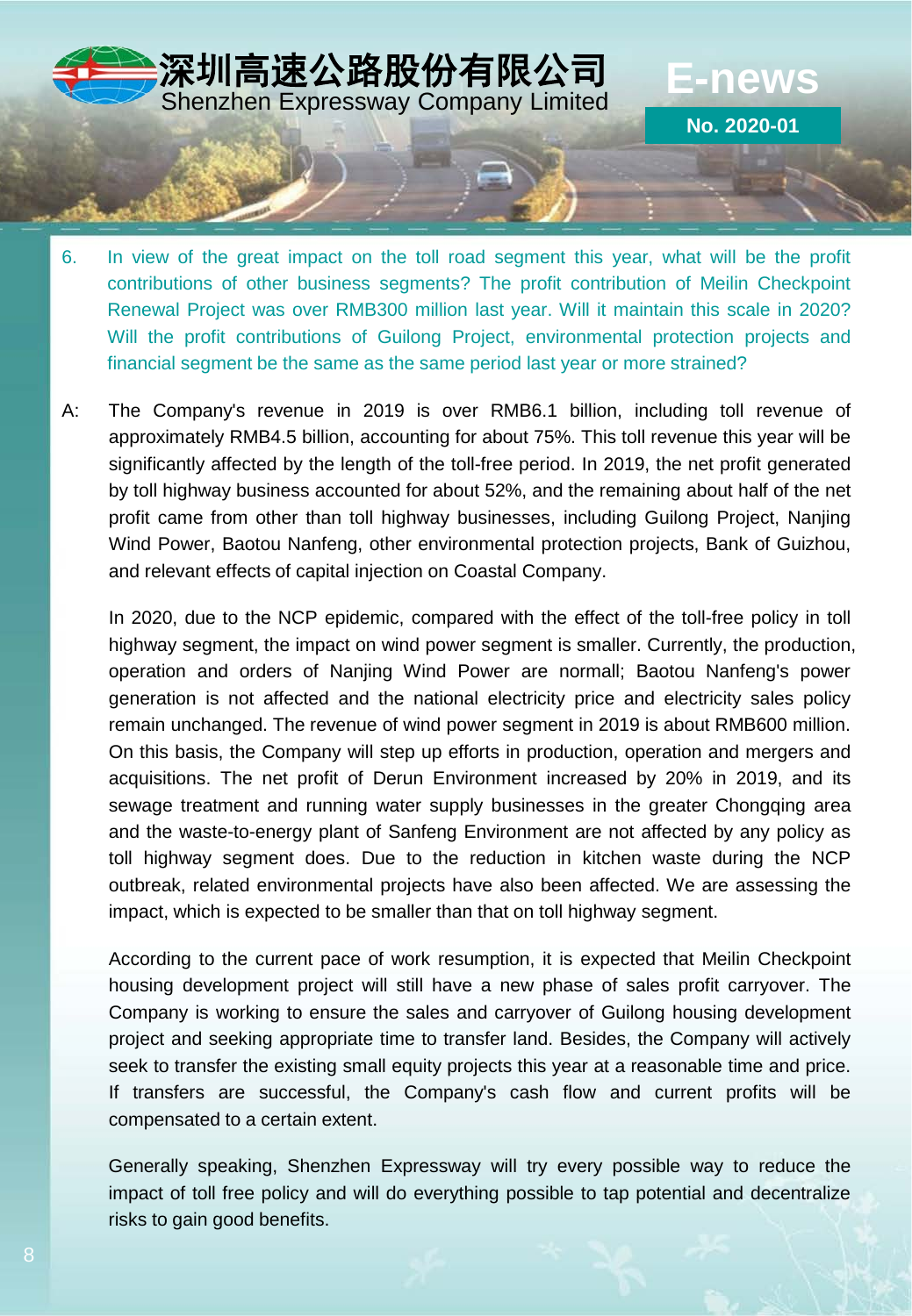

- 7. The charge for ramp interchange has been cancelled. What is the share of this portion in the total mileage and total revenue? Under what circumstances will the Company adjust the unit amortization of toll highways or make provision for asset impairment?
- A: The toll system reform requires accurate calculation path, so ramps connecting expressways are free. According to the Company's calculation, it does have an impact, which is not significant. Due to the expanding concessions for ETC users, we think that the growth trend of induced traffic volume in the future is obvious.

Two assumed conditions were made at the time of the acquisition of 10% equity in Shuiguan Expressway. One was the extension of the concession period of Shuiguan Expressway, and the other was toll adjustment after a government buyback. In 2019, these two conditions were not fulfilled, resulting in signs of impairment of the original fair value measurement part of Shuiguan Expressway, and impairment was recognized according to the evaluation result of the evaluation agency.

The Company reviews and compares the actual traffic volume and projected traffic volume exist every year. If there is a material difference, which is usually more than 10% and is expected to be a continuous difference, the Company will recalculate the fair value. After the calculation, if the fair value is not lower than the book value, the future depreciation difference will be adjusted by adjusting the unit amortization; if the fair value is lower than the book value, the asset impairment will be made.

- 8. Will the epidemic and the toll free policy bring acquisition opportunities for toll highway projects?
- A: It is expected that the epidemic will have an impact on the road assets and resources of some investors. They may intend to sell such assets. The Company has formulated relevant strategies and will pay attention to the high-quality assets in the Greater Bay Area and within the nationwide key road network to seek acquisition opportunities.
- 9. Will the opening of Section A of Outer Ring be delayed due to the impact of the epidemic?
- A: Outer Ring Project is a particularly high-quality toll highway project obtained by the Company in Guangdong-Hong Kong-Macao Greater Bay Area. The NCP outbreak has delayed the construction by about 1.5 months. Attaching great importance to the issue, the Management designed and adopted targeted measures following the outbreak of the epidemic. Currently, all contracted sections of Outer Ring Project have fully resumed operation, with a resumption rate of 100%. The Company will conduct an in-depth analysis of the project and focus on the important nodes to ensure that Outer Ring Project is ready for opening by the end of this year. With the effective measures, the Company will ensure that Outer Ring Expressway is put into operation according to the target.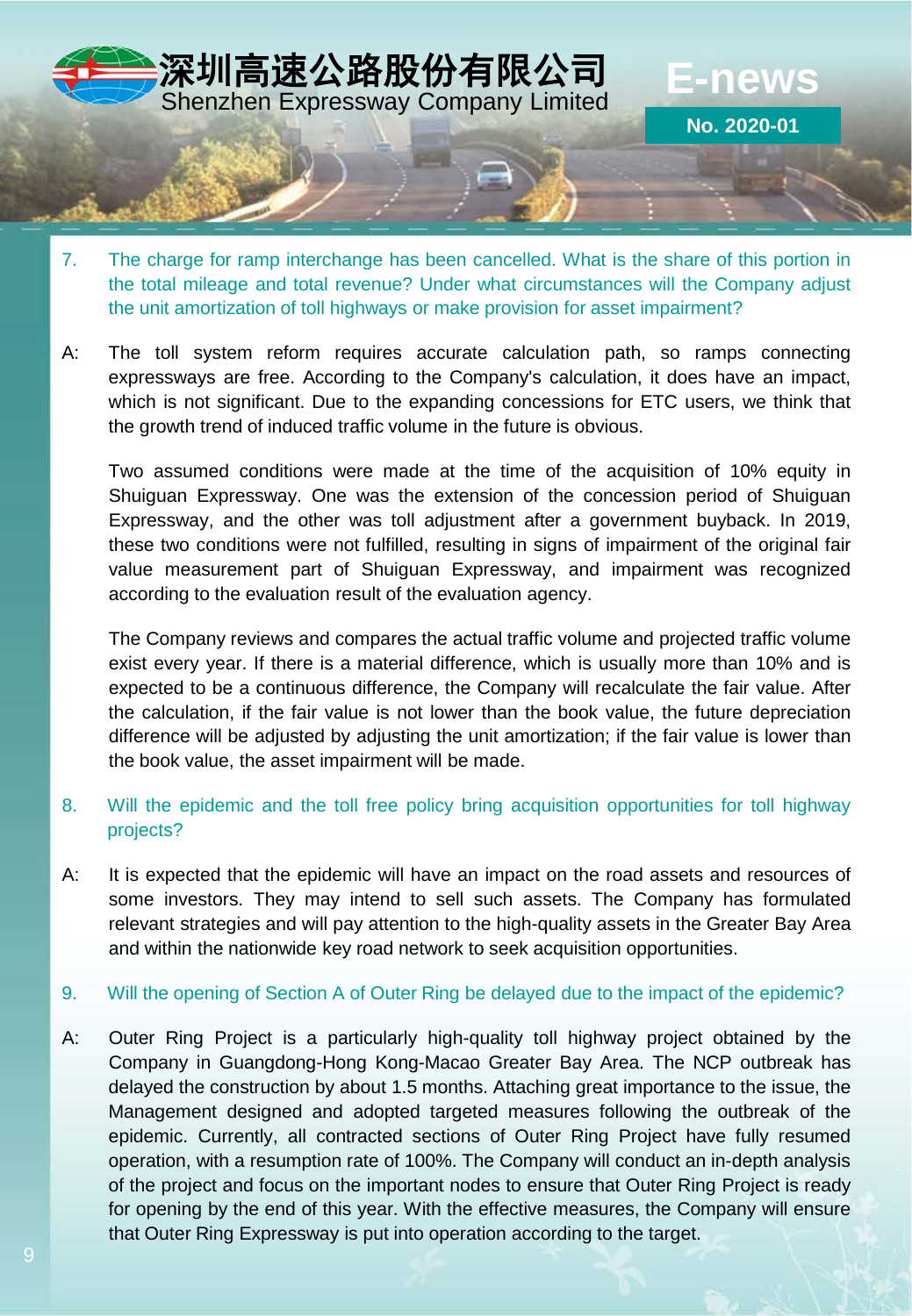

### 10. Will the Company continue to take part in land auction and real estate development in Guizhou?

- A: In respect of real estate development, Shenzhen Expressway has always adhered to the principle of not actively seeking land acquisition from the market through bidding. Real estate is not the main business of the Company, but we will seek to acquire high-quality land development resources based on the Company's core construction capabilities and the linkage between highway and municipal road construction projects. The Company has acquired 3,000 mu of land resources of Guilong, and nearly 300 mu of land resources through Duohua Bridge Project, a funded development project, which is connected to newly 2,000 mu of land resources. The Company will maximize the value of the newly acquired land resources according to the original modes, such as self-development and transfer of use rights.
- 11. What are the plan for environmental protection business in the Company's new five-year strategy? Is there any sub-segment?
- A: At the end of the last strategic period, the asset ratio of the Company's general environmental protection was close to 20%. At the end of 2019, the Company has basically completed the formulation of a new strategic plan for 2020 to 2014.

Currently, the Company pays special attention to the following sectors in the general environmental field:

1)Wind power business: The Company acquired some wind power companies last year including Nanjing Wind Power and Baotou Nanfeng. In the future, the Company will actively seek M&A opportunities in the wind power industry chain and acquire wind farms already connected to the grid. The wind power sector enjoys franchise and stable revenue, and there is national policy support for the development of clean energy. The Company set up New Energy Division last year, which is likely to become a new energy subsidiary to lay the foundation for deeper engagement in wind power business in the next step.

2) Kitchen waste treatment business: Environmental Company, a subsidiary of the Group, acquired Lande Environmental in early 2020, whose main business is kitchen waste treatment. Up to now, Lande Environmental has obtained 16 kitchen waste PPP projects (including BOT projects) in 9 provinces and cities in China and has a designed processing capacity of about 3,000 tons per day, leading the industry. Lande Environmental obtains income from organic municipal waste collection and transportation, processing income, power generation income, renewable oil income during the franchise period, thereby recovering the investment cost and obtaining certain benefits. Besides, last year, the Company successfully won the bid for the kitchen waste treatment project in Shenzhen Guangming District Environmental Park, with a processing capacity of about 1,000 tons per day. After these two projects have fully produced, the Company has already had a leading advantage in the domestic kitchen waste treatment field.